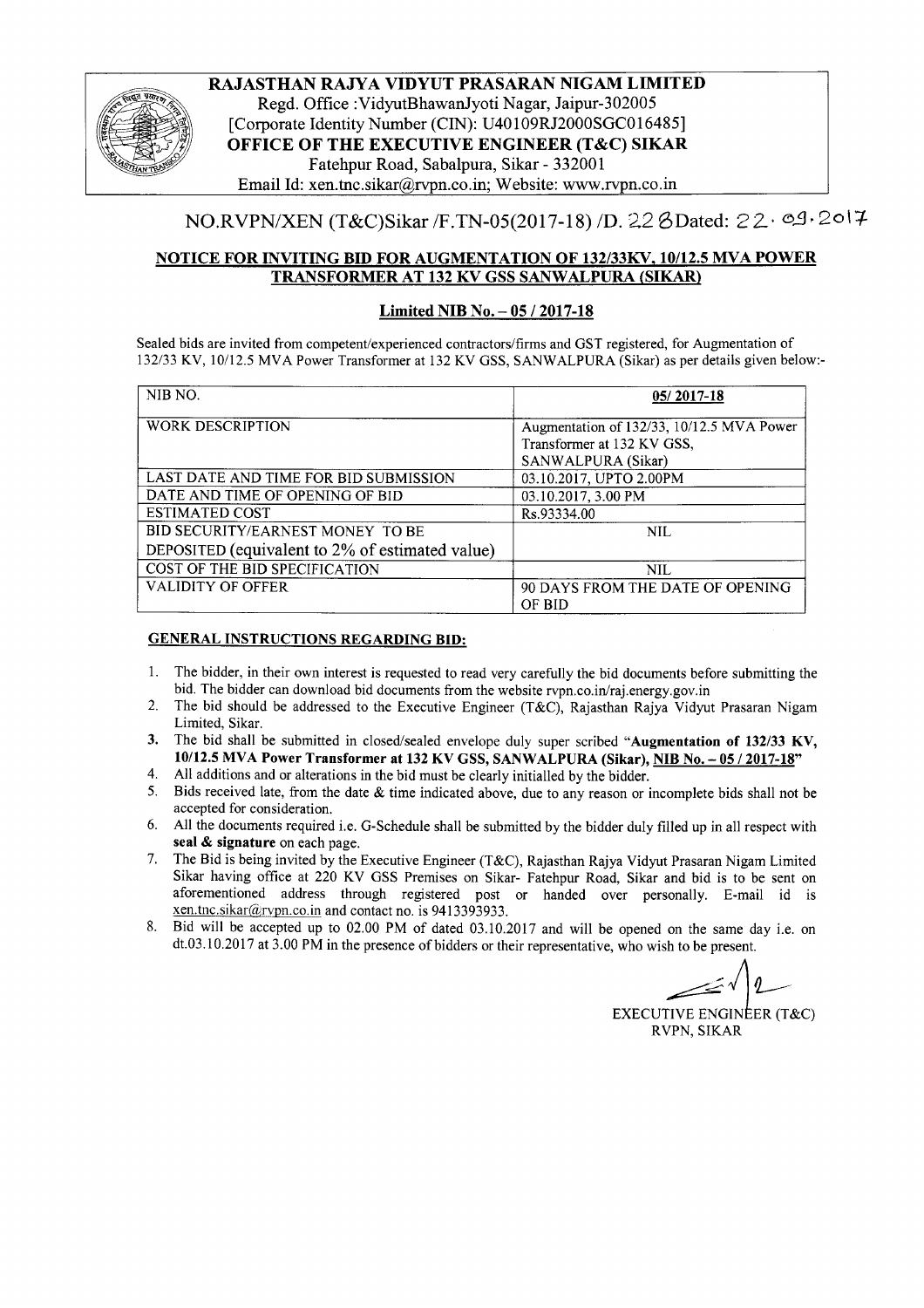#### **BID SPECIFICATION (NIB OS/2017-18)**

- **SCOPE:** This specification covers Augmentation of 132/33 KV, 10/12.5 MVA Power Transformer at 132 KV GSS, SANWALPURA (Sikar).The procurement process shall be governed by RTPP Act,2012 and RTPP Rules,2013.
	- 1. The procurement is being done through single stage bid.
	- 2. Prices are firm inclusive of all type of taxes(i.e. insurance and other charges etc. inclusive of Loading & unloading and inclusive of cost of diesel, oil etc) except Goods and Service Tax (GST) which will be payable at applicable rate.
	- 3. RVPN does not bind himself to accept the lowest or any other bid and reserve the right to reject any or all bid(s) without assigning any reason thereof.
	- 4. RVPN reserves the right to award this work wholly or partly to any other contractor also.
	- 5. RVPN reserves the right to terminate the contract at any time by giving 15 days notice in writing without assigning any reason thereof.
	- 6. In case of any violation of terms & conditions of contract or unsatisfactory service/ performance, RVPN reserves the right to terminate the contract by giving 15 days notice to the contractor.
	- 7. The cost of Bid Specification (non refundable) and bid security as given above shall be deposited either in cash or by crossed demand draft/Banker's cheque in the name of Accounts Officer (T&C), RVPN, Sikar.
	- 8. Any Bid not accompanied receipt for depositing of cost of Bid Specification and Bid Security (equivalent to 2% of estimated value) shall be rejected and the Bid will not be opened.
	- 9. Conditional bids will not be accepted.
	- 10. No interest shall be payable on such deposits.
	- 11. RVPN reserves the right to forfeit bid security or a part thereof in circumstance, which according to him indicate that the bidder is not earnest in accepting/executing any order placed under the specification and under following conditions:-
		- (i) When the bidder withdraws or modifies its bid after opening of bids.
		- (ii) When the bidder does not execute the agreement, if any, after placement of work order within the time specified.
		- (iii) When the bidder fails to commence the service or execute work as per work order within the time specified.
		- (iv) When the bidder does not deposit the performance security within specified period after the work order is placed.
		- (v) If the bidder breaches any provision of code of integrity prescribed for bidders specified in the RTPP Act-2012/Rules-2013.
	- 12. The quoted rate(s) shall be valid for 90 days from the date of bid opening.

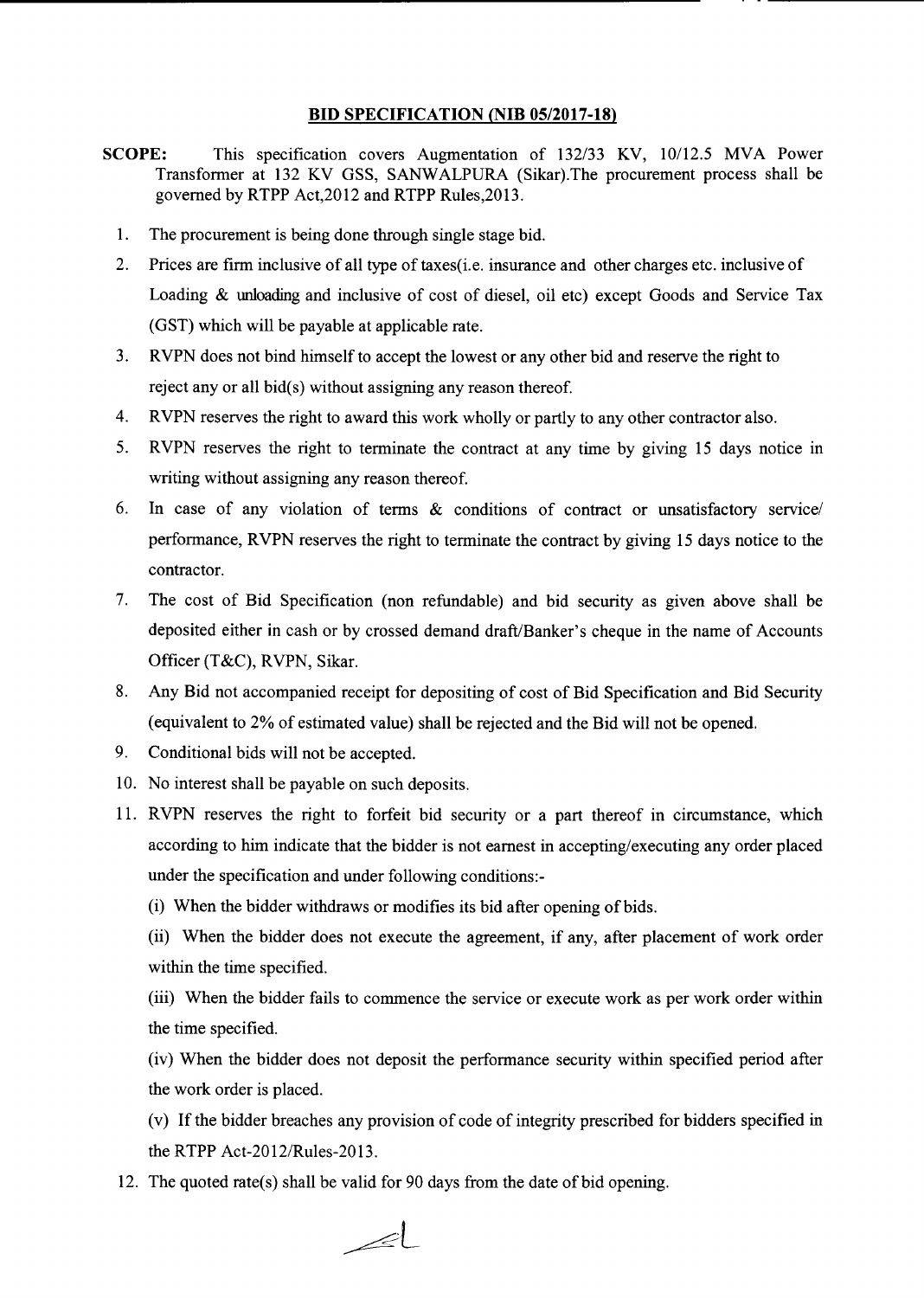- 13. The Bid Security of unsuccessful bidders shall be refunded soon after final acceptance of successful bid and signing contract agreement and submitting performance security
- 14. The work of Augmentation of transformer will be completed within 03 months from the date of layout given by the work in-charge.
- 15. If work is not completed within scheduled completion period, penalty  $(20.5\%$  per week or part thereof will be recovered from contractor's bills for unexecuted work subject to maximum of 10%.
- 16. Payment will be arranged through the AO (T&C), RVPN, Sikar after deducting all statutory deductions as per rules come into force from time to time.
- 17. All sorts of T&P required for the job will be arranged by the contractors at his own source and cost.
- 18. The purchaser reserves the right to cancel any part or complete tender without assigning any reason.
- 19. In case of dispute arise between the purchaser and the contractor the decision of the ZCE (T&C), RVPN; Ajmer will be final & binding on both the parties.
- 20. The successful contractor will execute the contract agreement on non- judicial stamp paper @0.25% of the contact value of Govt. of Rajasthan within 10 days of issue of work order.
- 21. Only such bidders can participated in the **BID** who has successfully completed EHV construction work(s) during last five year from the date of opening of BID.

EXECUTIVE ENGINEER (T&C)

RVPN, SIKAR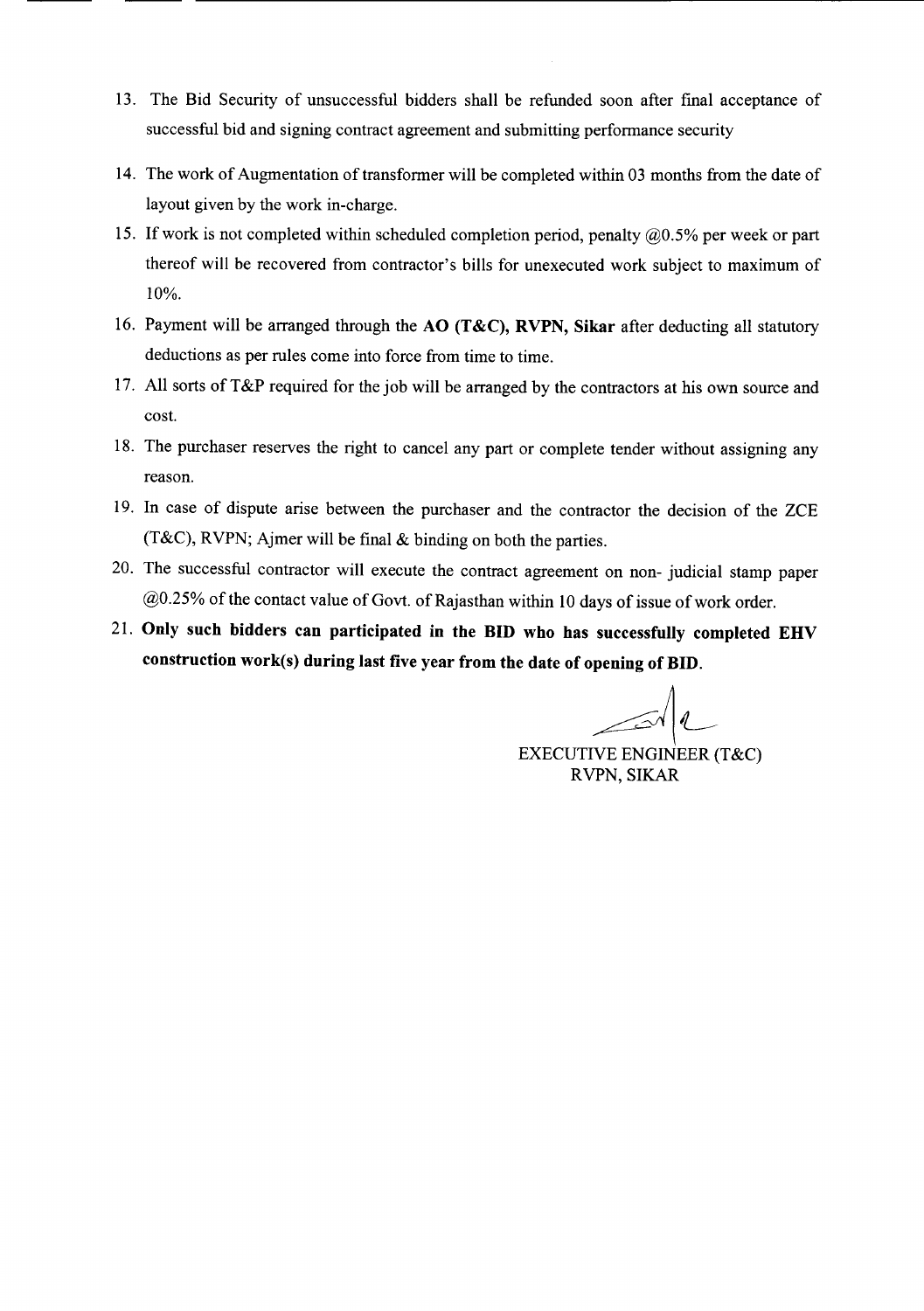# **APPENDIX**

## • Annexure -A: Compliance with The Code of Integrity and No Conflict of Interest

Any person participating in a procurement process shall -

- (a) Not offer any bribe, reward or gift or any material benefit either directly or indirectly in exchange for an unfair advantage in procurement process or to otherwise influence the procurement process;
- (b) Not misrepresent or omit that misleads or attempts to mislead so as to obtain a financial or other benefit or avoid an obligation;
- (c) Not indulge in any collusion, Bid rigging or anti competitive behaviour to impair the transparency, fairness and progress of the procurement process;
- (d) Not misuse any information shared between the procuring Entity and the Bidders with an intent to gain unfair advantage in the procurement process;
- (e) Not indulge in any coercion including impairing or harming or threatening to do the same, directly or indirectly, to any party or to its property to influence the procurement process;
- (f) Not obstruct any investigation or audit of a procurement process;
- (g) Disclose conflict of interest, if any; and
- (h) Disclose any previous transgressions with any Entity in India or any other country during the last three years or any debarment by any other procuring entity.

## Conflict of Interest:-

The Bidder participating in a bidding process must not have a conflict of interest.

- A conflict of interest is considered to be a situation in which a party has interests that could improperly influence that party's performance of official duties or responsibilities, contractual obligations, or compliance with applicable laws and regulations.
- A Bidder may be considered to be in conflict of interest with one or more parties in abiding

Process if, including but not limited to:

- a. have controlling partners/shareholders in common; or
- b. receive or have received any direct or indirect subsidy from any of them; or
- c. have the same legal representative for purposes of the Bid; or
- d. have a relationship with each other, directly or through common third parties, that puts them in a position to have access to information about or influence on the Bid of another Bidder, or influence the decisions of the Procuring Entity regarding the bidding process; or
- e. the Bidder participates in more than one Bid in a bidding process. Participation by a Bidder in more than one Bid will result in the disqualification of all Bids in which the Bidders is involved. However, this does not limit the inclusion of the same subcontractor, not otherwise participating as a Bidder, in more than one Bid; or

 $\angle$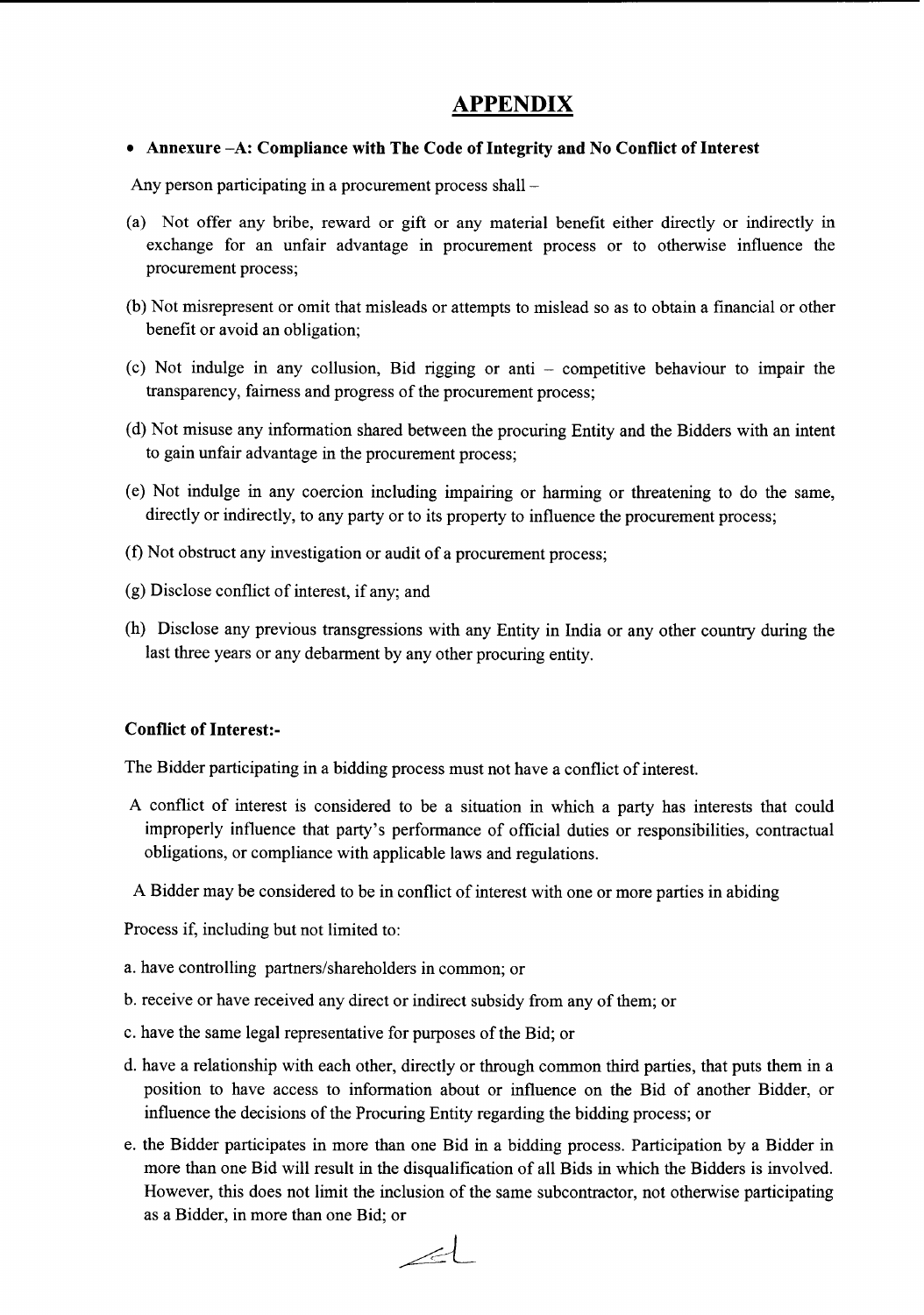- f. the Bidder or any of its affiliates participated as a consultant in the preparation of the design or technical specifications of the Goods, Works or Services that are the subject of the Bid: or
- g. Bidder or any of its affiliates has been hired (or is proposed to be hired) by the procurement Entity as engineer-in-charge/consultant for the contract.

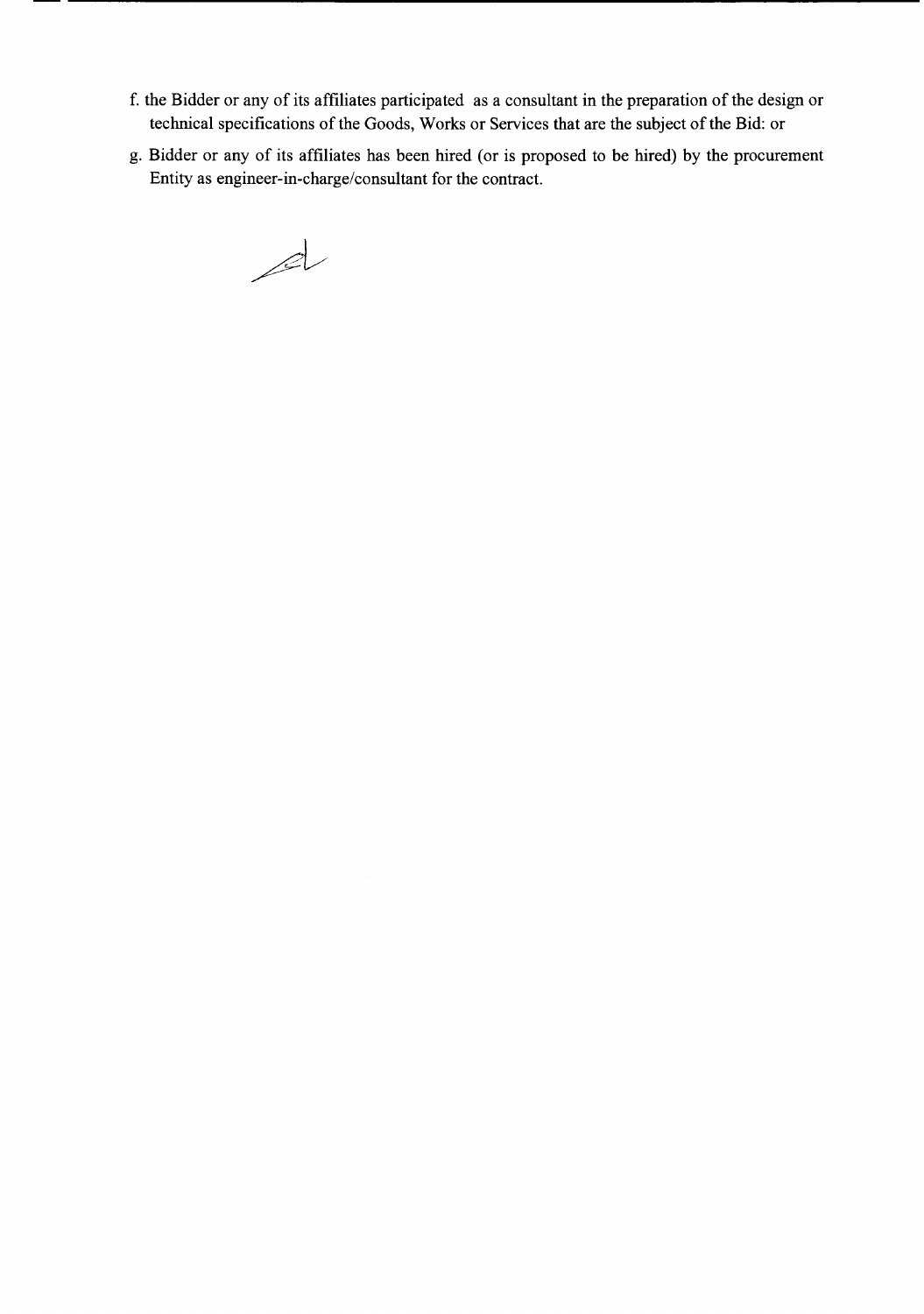## **• Annexure -B: Declaration by the Bidder regarding Qualifications**

## **Declaration by the Bidder**

- In relation to my/our Bid submitted to for for an example of Procurement of .in response to their Notice Inviting Bids NO Dated .I/we hereby declare under Section 7 of Rajasthan Transparency in Public Procurement Act, 2012 that:
- 1. I/we possess the necessary professional, technical, financial and managerial resources and competence required by the Bidding Document issued by the Procuring Entity;
- 2. I/we have fulfilled my/our obligation to pay such of the taxes payable to the union and the State Government or any local authority as specified in the Bidding Document;
- 3. I/we are not insolvent, in receivership, bankrupt or being wound up, not have my/our affairs administered by a court or a judicial officer, not have my/our business activities suspended and not the subject of the legal proceedings for any of the foregoing reasons;
- 4. I/we do not have, and our directors and officers not have, been convicted of any criminal offence related to my/our professional conduct or the making of false statements or misrepresentations as to my/our qualifications to enter into procurement contract within a period of three years preceding the commencement of this procurement process, or not have been otherwise disqualified pursuant to debarment proceedings;
- 5. I/we do not have a conflict of interest as specified in the Act, Rules and the Bidding Document, which materially affects fair competition;

Signature of bidder

Date: Place

Name: Designation: Address:

 $\mathbb{R}^{\mathsf{L}}$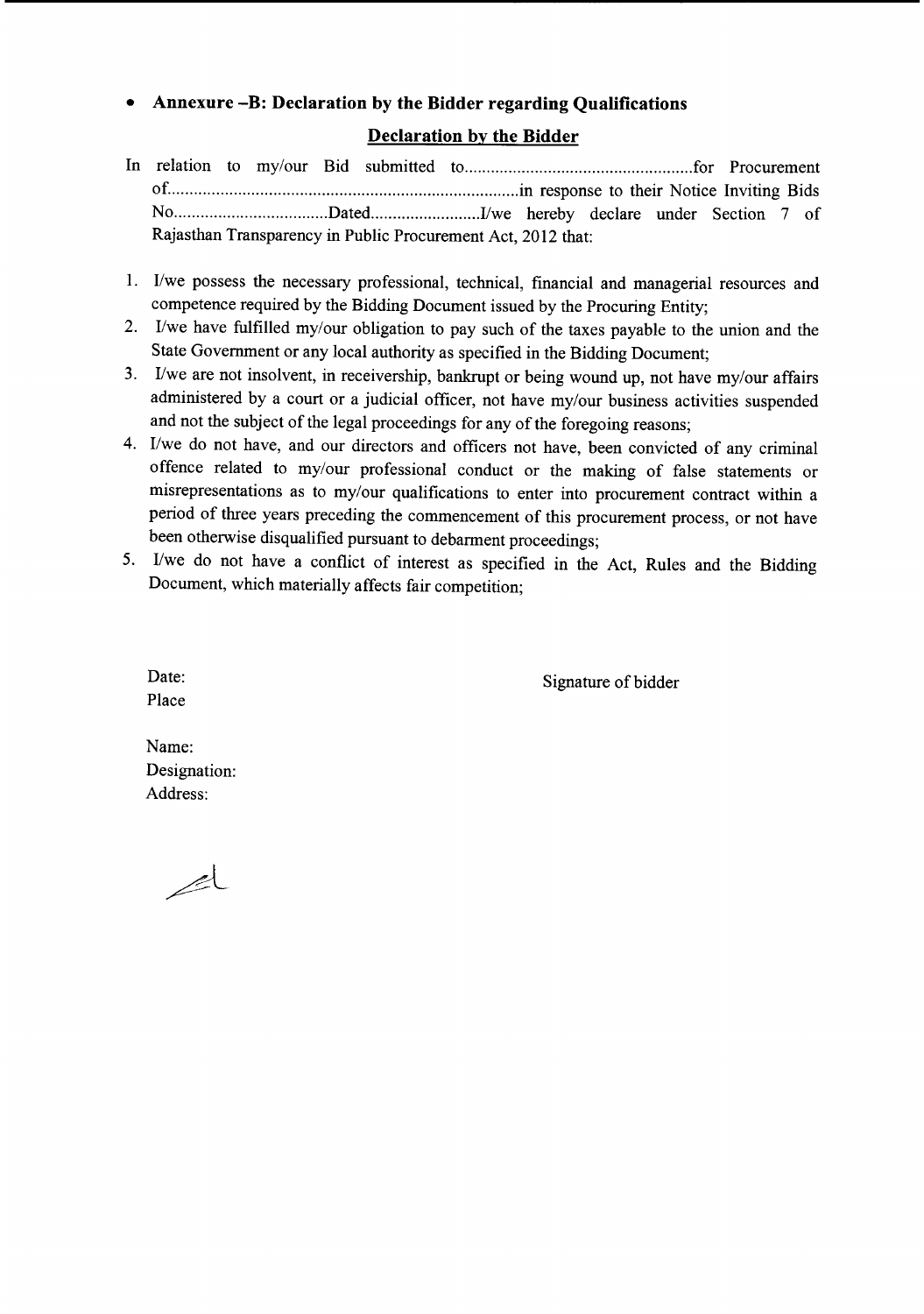## • Annexure -C: Grievance Redressal during Procurement process

The designation and addresses of the First Appellate Authority is \_

The designation and addresses of the Second Appellate Authority is \_\_\_\_\_\_\_\_\_\_\_\_\_\_

## (1) Filling an Appeal

If any Bidder or prospective bidder is aggrieved that any decision, action or omission of the Procuring entity is in contravention to the provisions of the Act or the Rules or the Guidelines issued there under, he may file an appeal to First Appellate Authority, as specified in the Bidding Document within a period of ten days from the date of such decision or action, omission, as the case may be, clearly giving the specific ground or grounds on which he feels aggrieved:

Provide that after the declaration of a Bidder as successful the appeal may be filed only by a Bidder who has participated in procurement proceedings:

Provided further that in case a Procuring Entity evaluates the Technical Bids before the opening of the Financial Bids, an appeal related to the matter of fmancial Bids may be filed only by a Bidder whose Technical Bid is found to be acceptable.

- (2) The officer to whom an appeal is filled under para (1) shall deal with the appeal as expeditiously as possible and shall endeavour to dispose it of within thirty days from the date of appeal.
- (3) If the officer designated under para (1) fails to dispose of the appeal filed within the period specified in para (2), or if the Bidder or prospective bidder or the procuring Entity is aggrieved by the order passed by the First Appellate Authority, the Bidder or prospective bidder or procuring Entity, as the case may be, may file a second appeal to Second Appellate Authority specified in the Biding Document in this behalf within fifteen days from the expiry of the period specified in para (2) or of the date of receipt of the order passed by the First Appellate Authority, as the case may be.

## (4) Appeal not to lie in certain cases

No appeal shall lie against any decision of the Procuring Entity relating to the Following matters, namely:-

- (a) Determination of need of procurement;
- (b) Provisions limiting participation of Bidders in the Bid process;
- (c) The decision of whether or not to enter into negotiations;
- (d) Cancellation of procurement process;
- (e) Applicability of the provisions of confidentiality.

## (5) Form of Appeal

- (a) An appeal under para (1) or (3) above shall be in the annexed form along with as many copies as there are respondents in the appeal.
- (b) Every appeal shall be accompanied by an order appealed against, if any, affidavit verifying the facts stated in the appeal and proof of payment of fee.

 $\mathcal{A}$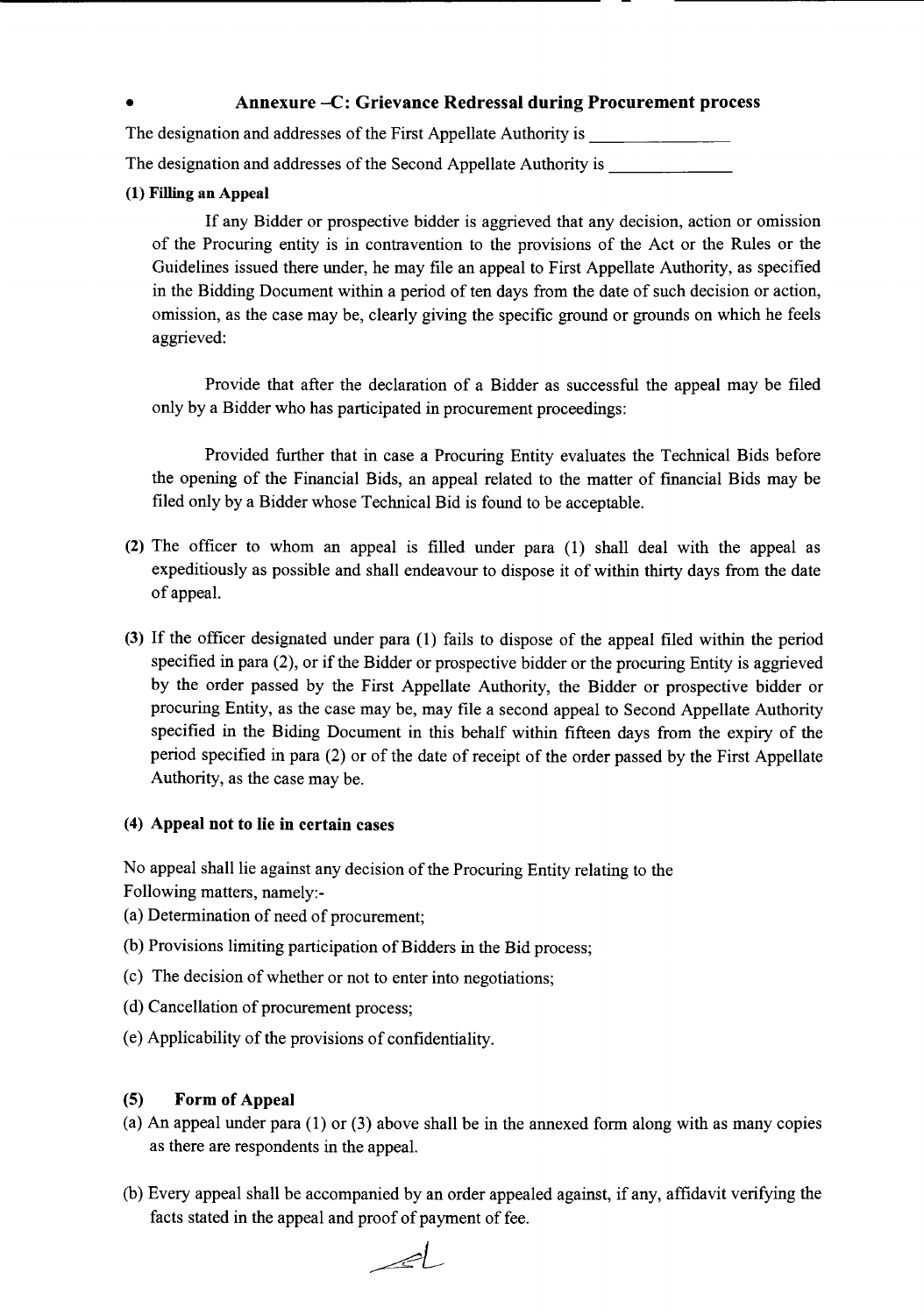(c) Every appeal may be presented to First Appellate Authority or Second Appellate Authority, as the case may be, in person or through registered post or authorised representative.

## (6) **Fee of filing Appeal**

- (a) Fee of first appeal shall be rupees two thousand five hundred and for second appeal shall be rupees ten thousand, which shall be non-refundable.
- (b) The fee shall be paid in the form of bank demand draft or banker's cheque of the Scheduled Bank in India payable in the name of Appellate Authority concerned.

## (7) **Procedure for disposal of Appeal**

- (a) The First Appellate Authority or Second Appellate Authority, as the case may be, upon filing of appeal, shall issue notice accompanied by copy of appeal, affidavit and documents, if any, to the respondents and fix date of hearing.
- (b) **On** the date fixed for hearing, the First Appellate Authority or Second Appellate Authority, as the case may be, shall,-
- (i) Hear all the parties to appeal present before him; and
- (ii) Peruse or inspect documents, relevant records or copies thereof relating to the matter.
- (c) After hearing the parties, perusal or inspection of documents and relevant records or copies thereof relating to the matter, the Appellate Authority concerned shall pass an order in writing and provide the copy of order to the parties to appeal free of cost.
- (d) The order passed under sub-clause(c) above shall also be placed on the State Public Procurement Portal.

 $\mathbb{Z}$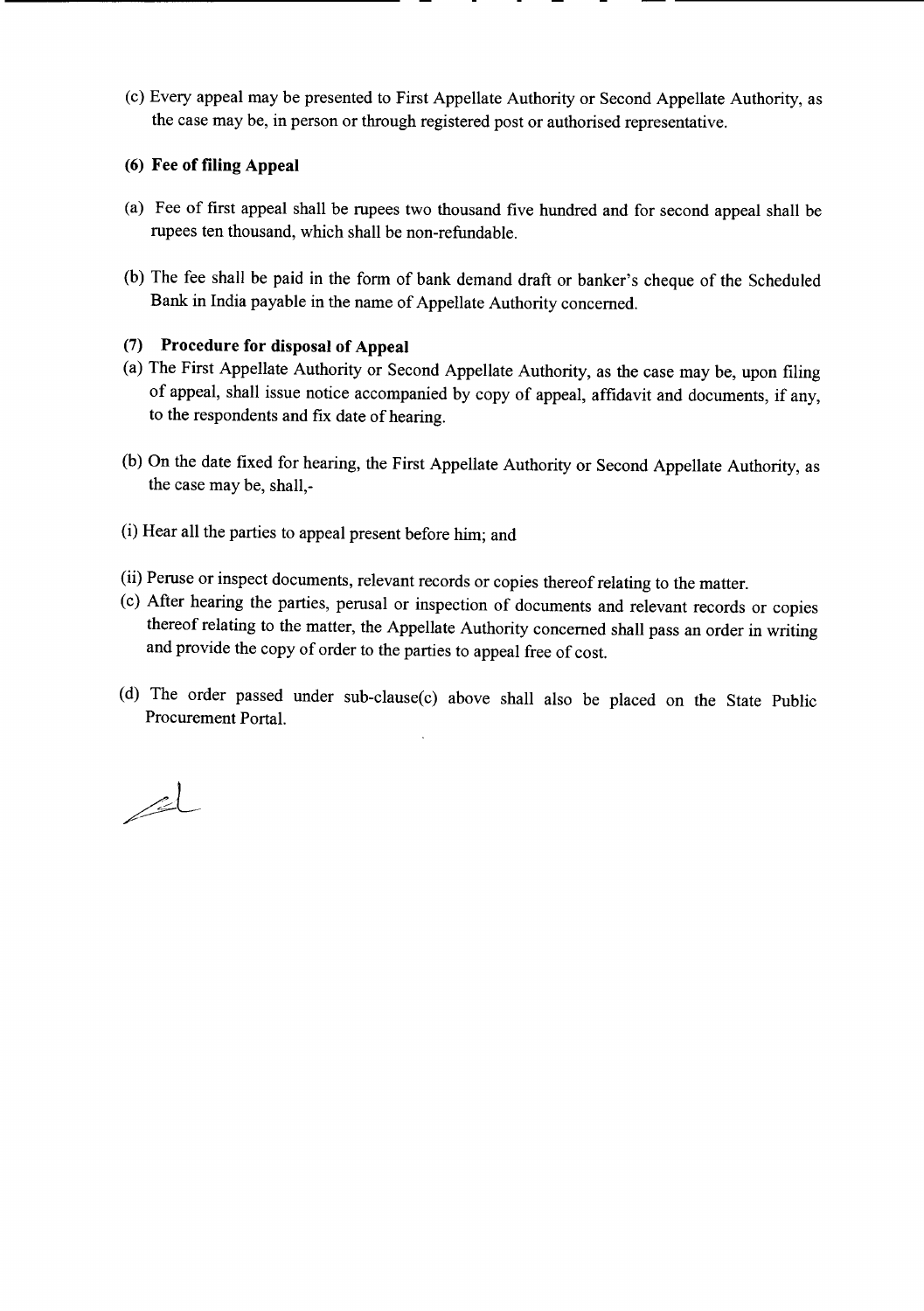# Memorandum of Appeal under the Rajasthan Transparency in Public Procurement Act, 2012

Appeal No of. .

Before the (First/Second Appellate Authority)

i. A Bid

- 1. Particulars of appellant:
	- (i) Name of the appellant:
	- (ii) Official address, if any:
	- (iii) Residential address:

2. Name and address of the respondent(s):

- (i)
- (ii)
- (iii)

باصر

- 3. Number and date of the order appealed against and name and designation of the officer/authority who passed the order (enclosed copy), or a statement of a decision, action or omission of the Procuring Entity in contravention to the provisions of the Act by which the appellant is aggrieved:
- 4. If the Appellant propose to be represented by a representative, the name and postal address of the representative:
- 5. Number of affidavits and documents enclosed with the appeal:
- 6. Grounds of appeal: . (Supported by an affidavit)

7. Prayer: .

Place .

Date ..

Appellant's Signature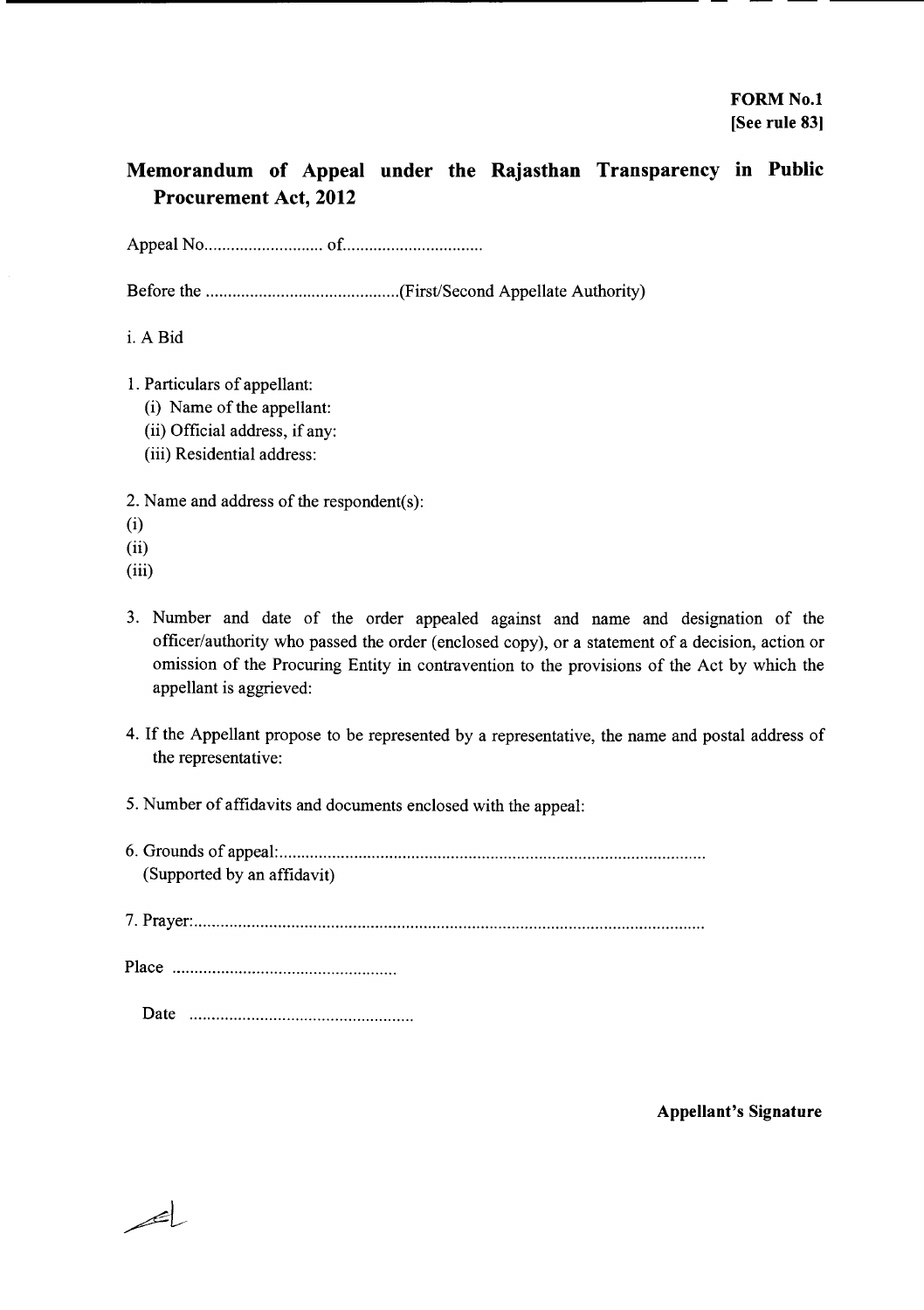## • Annexure -D: Additional Conditions of Contract

## 1.Correction of arithmetical errors

Provided that a Financial Bid is substantially responsive, the Procuring Entity will correct arithmetical errors during evaluation of Financial Bids on the following basis:

- 1. if there is a discrepancy between the unit price and the total price that is obtained by multiplying the unit price and quantity, the unit price shall prevail and the total price shall be corrected, unless in the opinion of the Procuring Entity there is an obvious misplacement of the decimal point in the unit price, in which case the total p[rice as quoted shall govern and the unit price shall be corrected;
- ii. If there is an error in a total corresponding to the addition or subtraction of subtotals, the subtotals shall prevail and the total shall be corrected; and
- iii. If there is a discrepancy between words and figures, the amount in words shall prevail, unless the amount expressed in words is related to an arithmetic error, in which case the amount in figures shall prevail subject to (i) and (ii) above.
- If the Bidder that submitted the lowest evaluated Bid does not accept the correction of errors, its Bid shall be disqualified and its Bid security shall be forfeited or its Bid Securing Declaration shall be executed.

## 2. Procuring Entity's Right to vary Quantities

- (i) At the time of award of contract, the quantity of Goods, works or services originally specified in the bidding Document may be increased or decreased by a specified percentage, but such increase or decrease shall not exceed twenty percent, of the quantity specified in the Biding Document. It shall be without any change in the unit prices or other terms and conditions of the Bid and the conditions of contract.
- (ii) If the procuring Entity does not Procure any subject matter of procurement or procures less than the quantity specified in the Bidding Document due to change in circumstances, the Bidder shall not be entitled for any claim or compensation except otherwise provided in the Conditions of Contract.
- (iii) In case of procurement of Goods or Services, additional quantity may be procured by placing a repeat order on the rates and conditions of the original order. However, the additional quantity shall not be more than 25% of the value of Goods of the original contract and shall be within one month from the date of expiry of last supply. If the supplier fails to do so, the procuring Entity shall be free to arrange for the balance supply by limited Bidding or otherwise and the extra cost incurred shall be recovered from the supplier.
- 3. Dividing quantities among more than one Bidder at the time of award (In case of Procurement of Goods)

As a general rule all the quantities of the subject matter of procurement shall be procured from the Bidder, whose Bid is accepted. However, when it is considered that the quantity of the subject matter of procurement to be procured is very large and it may not be in the capacity of the Bidder, whose Bid is accepted, to deliver the entire quantity or when it is considered that the subject matter of procurement to be procured is of critical and vital nature, in such cases, the quantity may be divided between the Bidder, Whose Bid is accepted and the second lowest Bidder or even more Bidders in that order, in a fair, transparent and equitable manner at the rates of the Bidder, whose Bid is accepted.

 $\geq$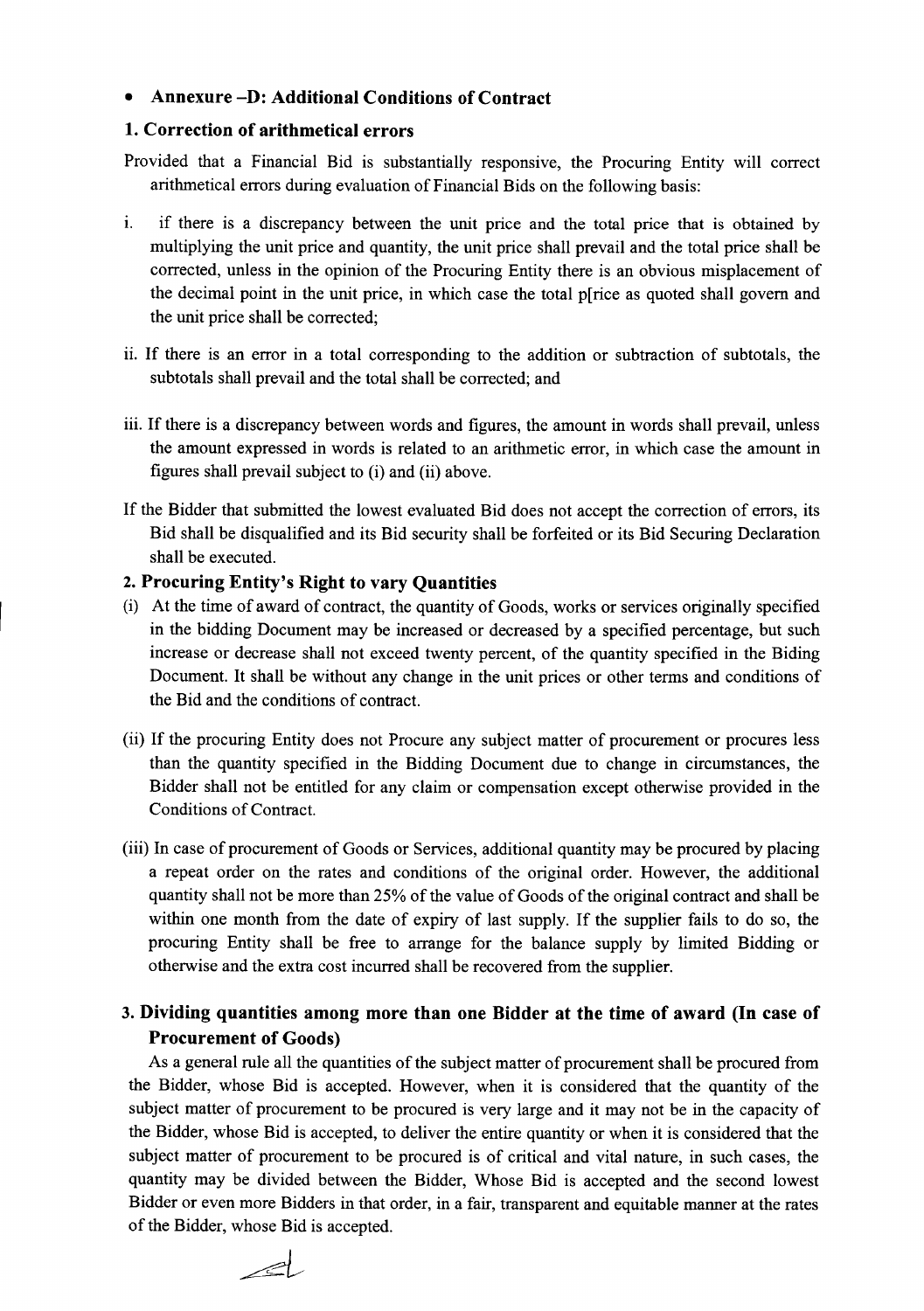# Rajasthan Rajya Vidyut Par saran Nigam Limited

## Transmission and Construction Circle - SE(T&C),RVPN, Sikar.

## Name of Work:- Augmentation work of *132/33* KV, *10112.5* MVA Power Transformer at 132 KV GSS, SANWALPURA (Sikar)

| S.No         | Service | Particulars                                                                                                                                                                                                                                                                                                                                                                                                                                                                                                                                                                                                                                                                                                                                                                                                                                                                                                                                                                                                                                       | Unit  | Rate | Quantity | Amount |
|--------------|---------|---------------------------------------------------------------------------------------------------------------------------------------------------------------------------------------------------------------------------------------------------------------------------------------------------------------------------------------------------------------------------------------------------------------------------------------------------------------------------------------------------------------------------------------------------------------------------------------------------------------------------------------------------------------------------------------------------------------------------------------------------------------------------------------------------------------------------------------------------------------------------------------------------------------------------------------------------------------------------------------------------------------------------------------------------|-------|------|----------|--------|
|              | No.     |                                                                                                                                                                                                                                                                                                                                                                                                                                                                                                                                                                                                                                                                                                                                                                                                                                                                                                                                                                                                                                                   |       |      |          |        |
| $\mathbf{1}$ |         | <b>EARTH MESH WORK</b>                                                                                                                                                                                                                                                                                                                                                                                                                                                                                                                                                                                                                                                                                                                                                                                                                                                                                                                                                                                                                            |       |      |          |        |
| $A-1$        |         | Laying of earth mesh with 25/28 mm dia<br>M.S.Rod at a depth of 0.80m from top level of<br>foundations , including excavation of trench of<br>required depth and backfilling of the same<br>transportation of M.S.Rods from site store to<br>locations ,welding of M.S.Rod to M.S.Rod<br>along the length , at the crossing and with earth<br>electrodes as per drawing ,application of<br>bitumen compound and covering with bitumen<br>impregnated tape on all welded joint for all the<br>type of soil prevalent at 0.8m below top level<br>of foundations (M.S.Rod of above sizes<br>&M.S.Flat as required shall be made available<br>by RVPN)                                                                                                                                                                                                                                                                                                                                                                                                |       |      |          |        |
|              |         | In case electricity is made available by RVPN<br>without charge.                                                                                                                                                                                                                                                                                                                                                                                                                                                                                                                                                                                                                                                                                                                                                                                                                                                                                                                                                                                  |       |      |          |        |
|              | PRJ1238 | Normal dry soil                                                                                                                                                                                                                                                                                                                                                                                                                                                                                                                                                                                                                                                                                                                                                                                                                                                                                                                                                                                                                                   | Meter | 24   | 50       | 1200   |
| $B-1$        |         | Laying of earthing riser of 50x10mm /<br>50x12mm size M.S.Flat at a depth of 0.8m<br>form the top level of foundations , including<br>excavation of trench of required depth and<br>backfilling of the same ,transportation of<br>M.S.Flat from site store<br>to<br>locations<br>preparation of risers<br>bending<br>as per<br>requirement (after heating if necessary), fixing<br>on and welding / bolting to equipments /<br>structure and peaks of structures , laying in the<br>trench, welding to the earth mesh of M.S.Rod<br>as per drawing , including welding of extra<br>length of M.S.Flat if required, application of<br>bitumen compound and covering with bitumen<br>impregnated tape on all welded joints, painting<br>of all surfaces of risers above ground level with<br>red oxide and green paint, for all the type of<br>soil prevalent at 0.8m below top level of<br>foundations<br>(M.S.Rod of above<br>sizes<br>&M.S.Flat as required shall be made available<br>by RVPN)<br>In case electricity is made available by RVPN |       |      |          |        |
|              |         | without charge.                                                                                                                                                                                                                                                                                                                                                                                                                                                                                                                                                                                                                                                                                                                                                                                                                                                                                                                                                                                                                                   |       |      |          |        |
|              | PRJ1258 | Normal dry soil                                                                                                                                                                                                                                                                                                                                                                                                                                                                                                                                                                                                                                                                                                                                                                                                                                                                                                                                                                                                                                   | Meter | 27   | 350      | 9450   |

G-Schedule rates Based on BSR 2017



 $\leq$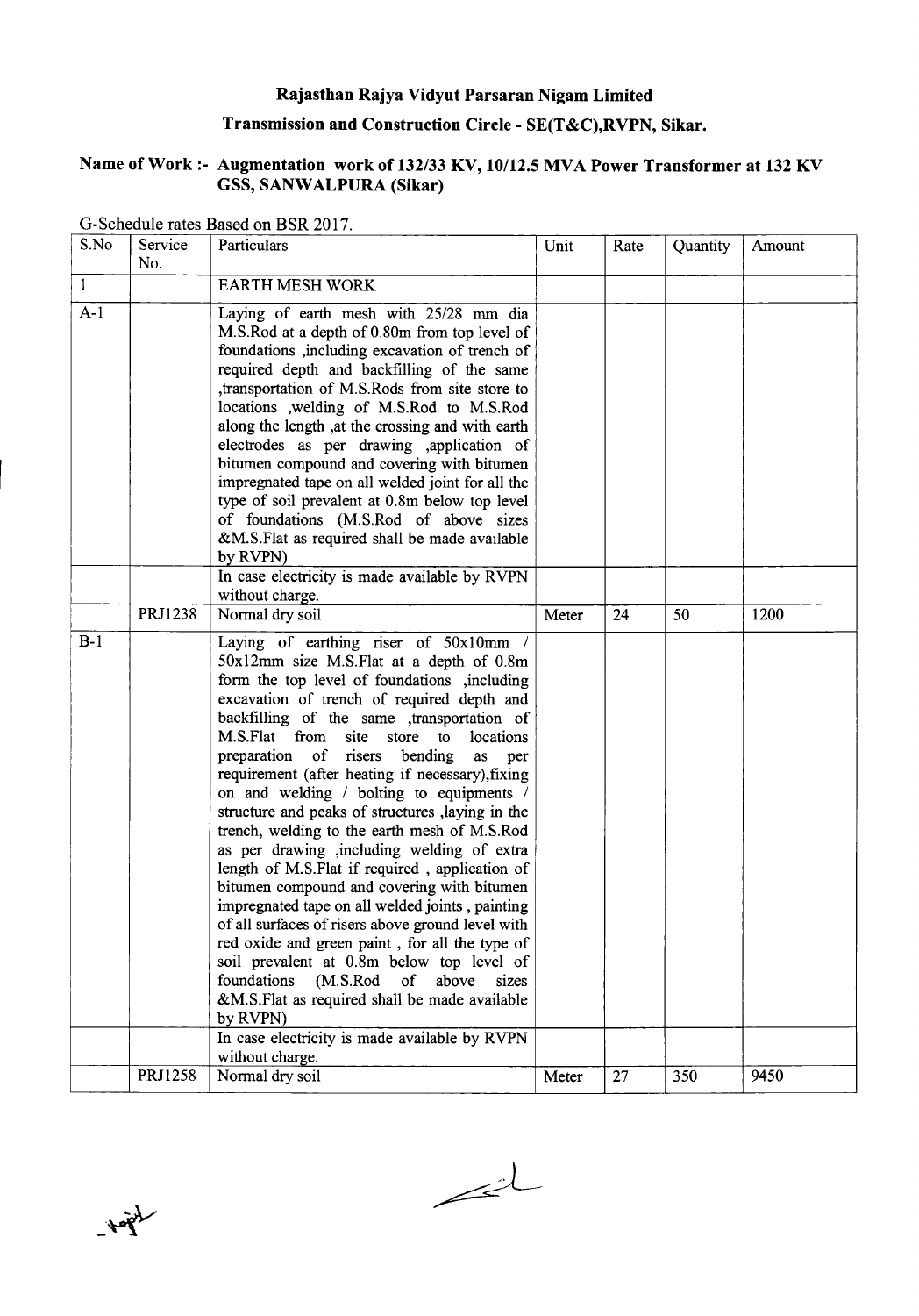| $C-1$           |                | Placing / Driving of earth electrodes of          |         |      |                  |              |
|-----------------|----------------|---------------------------------------------------|---------|------|------------------|--------------|
|                 |                | 25/28mm dia M.S.Rod of length 3.30 meter          |         |      |                  |              |
|                 |                | (approx) to a depth of 3.80 meter from the top    |         |      |                  |              |
|                 |                | level of foundations, including excavation of     |         |      |                  |              |
|                 |                | pit as required and back filling of the same,     |         |      |                  |              |
|                 |                | transportation of M.S.Rod from site store to      |         |      |                  |              |
|                 |                |                                                   |         |      |                  |              |
|                 |                | locations cutting of M.S. Rod to desired length   |         |      |                  |              |
|                 |                | , preparation of one end as spike if necessary,   |         |      |                  |              |
|                 |                | welding of earth electrodes to earth mesh of      |         |      |                  |              |
|                 |                | M.S.rod as per drawing, application of            |         |      |                  |              |
|                 |                | bitumen compound and covering with bitumen        |         |      |                  |              |
|                 |                | impregnated tape on all welded joints, painting   |         |      |                  |              |
|                 |                | of all surfaces of risers above ground level with |         |      |                  |              |
|                 |                | red oxide and green paint, for all the type of    |         |      |                  |              |
|                 |                | soil prevalent at 3.8m below top level of         |         |      |                  |              |
|                 |                | foundations (M.S.Rod of<br>above<br>sizes         |         |      |                  |              |
|                 |                | &M.S.Flat as required shall be made available     |         |      |                  |              |
|                 |                | by RVPN)                                          |         |      |                  |              |
|                 |                | In case electricity is made available by RVPN     |         |      |                  |              |
|                 |                | without charge.                                   |         |      |                  |              |
|                 | <b>PRJ1278</b> | Normal dry soil                                   | Nos.    | 200  | 5                | 1000         |
| $\mathfrak{Z}$  |                | <b>BUS BAR WORK</b>                               |         |      |                  |              |
| 3A.             |                | STRINGING of 220,132,33 &11 KV bus bar            |         |      |                  |              |
|                 |                | of ACSR conductor including transportation of     |         |      |                  |              |
|                 |                | conductor, disc isolator and tension hardware     |         |      |                  |              |
|                 |                | from site store to location, laying and cutting   |         |      |                  |              |
|                 |                | required length of conductor, cleaning and        |         |      |                  |              |
|                 |                | assembly of disc insulator as required along      |         |      |                  |              |
|                 |                | with fitting of bolted type or compression type   |         |      |                  |              |
|                 |                | tension<br>hardware<br>as<br>made<br>available    |         |      |                  |              |
|                 |                | (compression machine shall be provided by         |         |      |                  |              |
|                 |                | RVPN on rent basis), making up at one end,        |         |      |                  |              |
|                 |                | stringing of conductor between the beams with     |         |      |                  |              |
|                 |                | specified sag and tension, also equalizing sag    |         |      |                  |              |
|                 |                | and fitting spacers and spacer T- Clamps for      |         |      |                  |              |
|                 |                | twin conductor for three phase of conductor in    |         |      |                  |              |
|                 |                | each section.                                     |         |      |                  |              |
| i)              | PRJ1307        | Single ACSR panther                               | Section | 1165 | $\mathbf 0$      | $\bf{0}$     |
| $\overline{ii}$ | PRJ1308        | Single ACSR Zebra                                 | Section | 1356 | $\boldsymbol{0}$ | $\mathbf{0}$ |
| 3B.             |                | JUMPERS of ACSR conductor (3 nos. Y-type)         |         |      |                  |              |
|                 |                | between bus to equipment, or between              |         |      |                  |              |
|                 |                | equipment to equipment or between bus to bus,     |         |      |                  |              |
|                 |                | including transportation of conductor, disc       |         |      |                  |              |
|                 |                | insulator and hardware from site store to         |         |      |                  |              |
|                 |                | location, cleaning and assembly of disc           |         |      |                  |              |
|                 |                | insulator as required along with fitting of       |         |      |                  |              |
|                 |                |                                                   |         |      |                  |              |
|                 |                | suspension hardware and erection as required,     |         |      |                  |              |
|                 |                | cutting required length of conductor, making      |         |      |                  |              |
|                 |                | connection, fixing of spacer & spacer T- clamp    |         |      |                  |              |
|                 |                | as required, tightening of clamps/ connectors,    |         |      |                  |              |
|                 |                | dressing etc., for three phase.                   |         |      |                  |              |
| $\mathbf{i}$    | PRJ1312        | Single ACSR Zebra/ panther cond.                  | Section | 333  | $\bf{0}$         | $\mathbf{0}$ |

 $\angle L$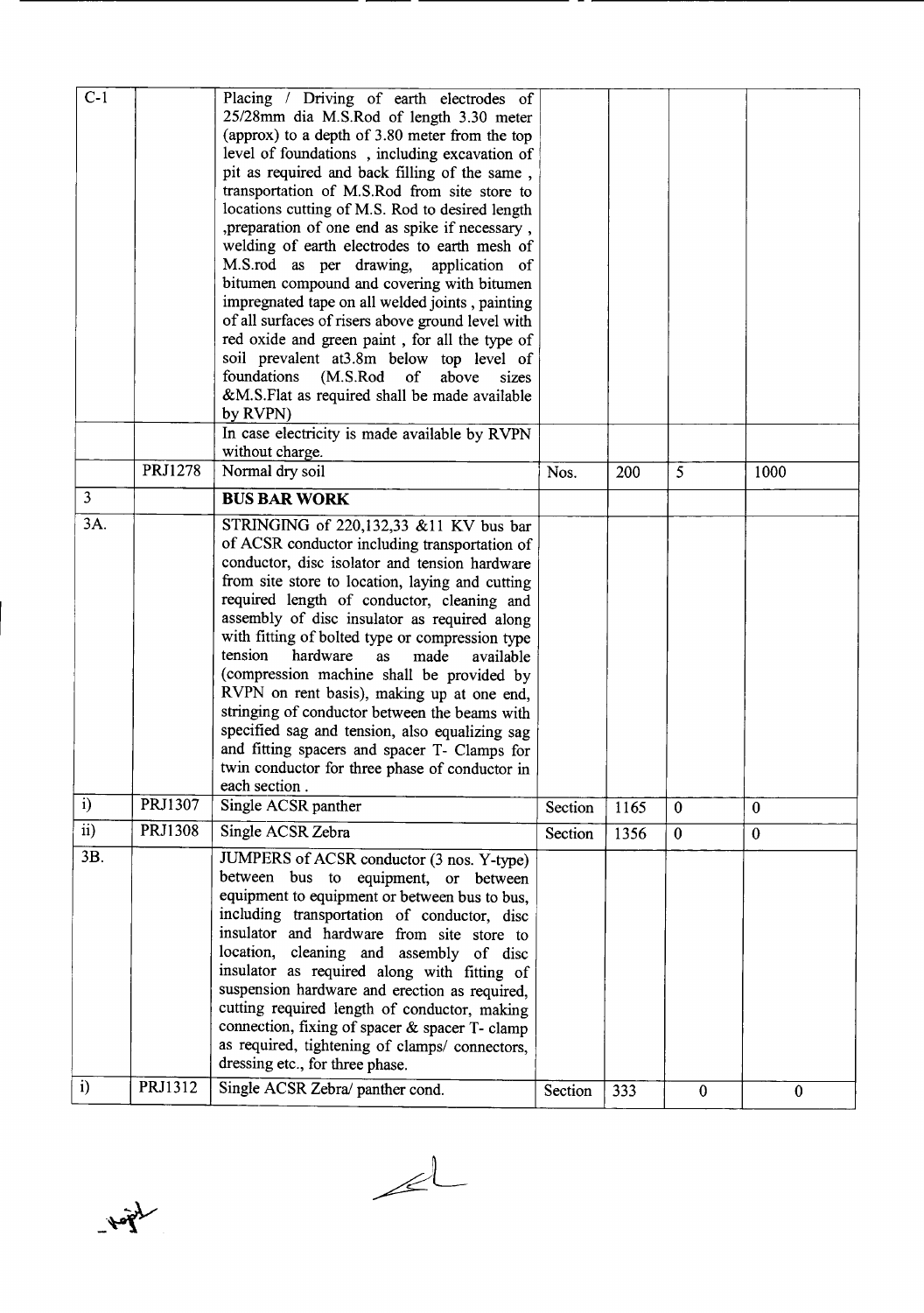| 4  | PRJ1316 | STRINGING of earth wire (size 7/3.15mm of<br>7/4.00 mm), including transportation of earth<br>wire, tension hardware, etc from site store to<br>locations, laying and cutting required length of<br>earth wire, fitting of bolted type of<br>compression type hardware as made available<br>(compression machine shall be provided by<br>RVPN on rent basis), making up at one end,<br>stringing of earth wire between structure peaks<br>with specified sag and tension umpiring and | Section | 292  | $\bf{0}$       | $\mathbf{0}$ |
|----|---------|---------------------------------------------------------------------------------------------------------------------------------------------------------------------------------------------------------------------------------------------------------------------------------------------------------------------------------------------------------------------------------------------------------------------------------------------------------------------------------------|---------|------|----------------|--------------|
| 5  |         | connecting earth bonds for single earth wire.<br><b>ERECTION</b><br>OF<br><b>SUB</b><br><b>STATION</b>                                                                                                                                                                                                                                                                                                                                                                                |         |      |                |              |
|    |         | <b>EQUIPMENTS</b>                                                                                                                                                                                                                                                                                                                                                                                                                                                                     |         |      |                |              |
| 5B |         | Erection of current transformer/ potential<br>transformer / capacitive voltage transformer /<br>series reactor / residual voltage transformer /<br>natural current transformer with clamps &<br>connectors, on already erected steel structure<br>including transportation from site store to<br>location fabrication of base frame fixing of<br>terminal connection tightening of nuts & bolts<br>etc. complete in all respects.                                                     |         |      |                |              |
|    | PRJ1320 | ii) 132 KV CT/PT/CVT                                                                                                                                                                                                                                                                                                                                                                                                                                                                  | No.     | 1415 | $\overline{3}$ | 4245         |
|    | PRJ1321 | iii) 33 KV or 11 KV CT/PT                                                                                                                                                                                                                                                                                                                                                                                                                                                             | No.     | 532  | $\overline{3}$ | 1596         |
| 5C |         | Erection of lightening arrester on already<br>erected steel structure including transportation<br>of lightening arrester, clamps & connectors,<br>surge counter etc. from site store to location,<br>fabrication of base frame, fixing of terminal<br>connectors, surge counter, tightening of nuts $\&$<br>bolts etc. complete in all respect.                                                                                                                                       |         |      |                |              |
|    | PRJ1324 | ii) 132 KV                                                                                                                                                                                                                                                                                                                                                                                                                                                                            | No.     | 1422 | $\overline{3}$ | 4266         |
|    | PRJ1325 | iii) 33 KV or 11 KV                                                                                                                                                                                                                                                                                                                                                                                                                                                                   | No.     | 317  | $\overline{3}$ | 951          |
| 5D |         | Erection of isolators on already erected steel<br>structure including transportation of base<br>frame, P.Is, contacts, mechanism-box, clamps<br>& connectors etc. from site store to location,<br>minor fabrication as required, and fixing of<br>terminal connectors, for their smooth operation<br>and final adjustment if required after umpiring.                                                                                                                                 |         |      |                |              |
|    |         | ii) 132 KV                                                                                                                                                                                                                                                                                                                                                                                                                                                                            |         |      |                |              |
|    | PRJ1330 | a) without earth blade                                                                                                                                                                                                                                                                                                                                                                                                                                                                | No.     | 2596 | $\overline{3}$ | 7788         |
|    |         | iii) 33 KV or 11 KV                                                                                                                                                                                                                                                                                                                                                                                                                                                                   |         |      |                |              |
|    | PRJ1333 | a) without earth blade                                                                                                                                                                                                                                                                                                                                                                                                                                                                | No.     | 916  | $\overline{3}$ | 2748         |

 $12 - \frac{1}{2}$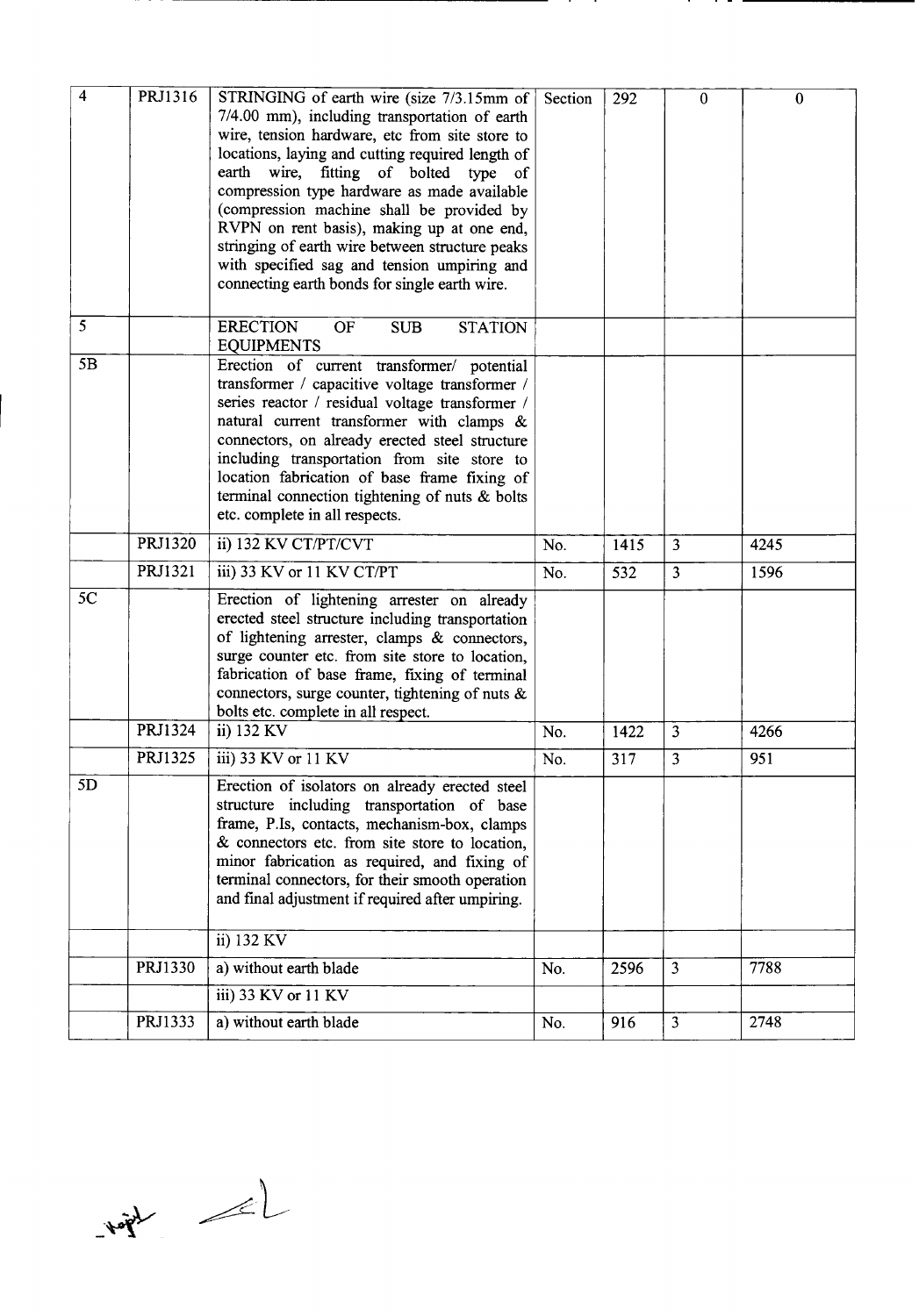| 5G |         | Erection of 220 KV or 132 KV Circuit<br>Breaker, including transportation of equipment,<br>structure members, nuts $\&$ bolts, clamps $\&$<br>connectors, accessories etc. from site store to<br>location, assembly of support structure their<br>placing on foundation, leveling and preparing<br>for<br>grouting as required, but excluding<br>grouting, assembly/ placing of support<br>columns/ poles mechanism box/ control<br>cubical,<br>and other accessories<br>as<br>per<br>manufacturers drawing fitting of SF-6 gas<br>pipeline, fabrication of air/ oil pipeline as<br>reuired, electrical wiring from pole to control<br>cubical, fixing of terminal connectors as<br>required, but excluding commissioning of CB,<br>for all types of operating mechanism, as<br>required. |            |       |              |          |
|----|---------|-------------------------------------------------------------------------------------------------------------------------------------------------------------------------------------------------------------------------------------------------------------------------------------------------------------------------------------------------------------------------------------------------------------------------------------------------------------------------------------------------------------------------------------------------------------------------------------------------------------------------------------------------------------------------------------------------------------------------------------------------------------------------------------------|------------|-------|--------------|----------|
|    | PRJ1339 | ii) 132 KV                                                                                                                                                                                                                                                                                                                                                                                                                                                                                                                                                                                                                                                                                                                                                                                | NO.        | 15223 | $\mathbf{1}$ | 15223    |
| 5H |         | Erection of 33 KV or 11 KV Circuit Breaker,<br>including<br>transportation<br>of<br>equipment,<br>structure members, nuts & bolts, clamps $\&$<br>connectors, accessories etc. from site store to<br>location, assembly of support structure their<br>placing on foundation, levelling and preparing<br>for grouting as required, but excluding<br>grouting, assembly/ placing of support poles,<br>mechanism box etc. on support structure as per<br>manufacturers drawing, fitting of terminal<br>connectors, etc. but excluding commissioning<br>of CB.                                                                                                                                                                                                                                |            |       |              |          |
|    | PRJ1340 | i) 33 or 11 KV outdoor type (VCB/SF-6)                                                                                                                                                                                                                                                                                                                                                                                                                                                                                                                                                                                                                                                                                                                                                    | NO.        | 7404  | $\mathbf{1}$ | 7404     |
| 5J |         | Erection of 132 KV Class EHV Transformer                                                                                                                                                                                                                                                                                                                                                                                                                                                                                                                                                                                                                                                                                                                                                  |            |       |              |          |
|    |         | (Tank already placed on foundation with<br>wheels), including transportation of accessories<br>from site store to locations, erection of<br>HV, LV, IV & Neutral bushing, Main & OLTC<br>conservators , radiators , equalizing pipe line,<br>marshaling kiosk etc. as per manufacturer 's<br>drawing, preparation of oil, oil filling,<br>dehydration of transformers (filter machine<br>,oil tank & operating staff shall be provided by<br>RVPN ), electrical wiring from individual<br>equipment<br>e.g.<br>Buchholz<br>relay<br>$\ddot{\phantom{0}}$<br>,MOLG,OSR,etc.to marshaling kiosk,etc.but<br>excluding testing $\&$ commissioning<br>$\circ$ of<br>transformer.                                                                                                               |            |       |              |          |
| a  | PRJ1345 | if electricity is available & arranged by RVPN<br>without charges:-(a) Transformer received oil<br>filled                                                                                                                                                                                                                                                                                                                                                                                                                                                                                                                                                                                                                                                                                 | <b>NOS</b> | 42089 | $\theta$     | $\theta$ |

 $\frac{1}{2}$